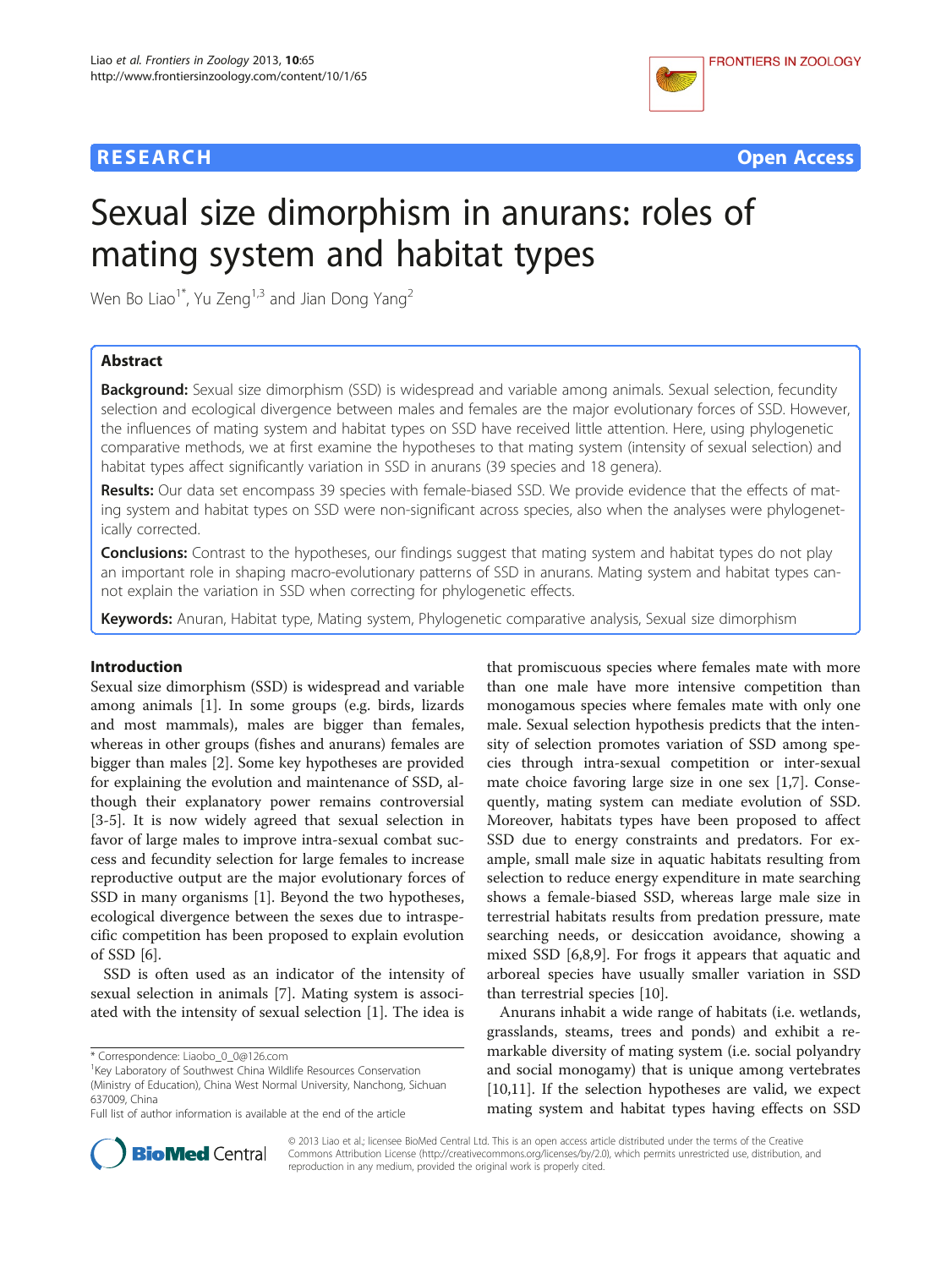in anurans. Comparative studies on anuran SSD have been shown that differences in the age structure between the sexes in breeding populations can explain variation in SSD [[12-15](#page-3-0)]. Moreover, several attempts have been made to explain SSD as a consequence of sexual selection, fecundity selection and life-history traits in anurans [[16,17\]](#page-3-0). However, the influences of mating system and habitat types on SSD in anurans have received little attention. Here, we at first examine the hypotheses to that mating system and habitat types significantly influence on variation of SSD.

# Results

Thirty-nine species were characterised by female-biased SSD. The GLM revealed that the mean SVL significantly differed between the sexes  $(F_1, 77 = 3.059, P = 0.043)$  and terrestrial, arboreal, semiaquatic and aquatic habitats  $(F_{3, 77} = 2.756, P = 0.050)$ , but did not differ among sequential polyandry, simultaneous polyandry and monoandry  $(F_{2, 77} = 0.641, P = 0.530)$ . However, there were also nonsignificant mating systems\*sex interaction  $(F_{2, 77} = 0.036,$  $P = 0.964$ ) and habitats \*sex interaction  $(F_{3, 77} = 0.125)$  $P = 0.945$ ), revealing that the degree – but not direction (females always the larger  $sex$ ) – of SSD did not differ among mating system and habitats (Figure 1 and 2).

We tested for the effects of mating system and habitats on SSD contrasts using generalized least squares. We found the mean SVL contrasts significantly differed between the sexes  $(F_{1, 75} = 3.182, P = 0.041)$  and habitats  $(F_{3, 75} = 4.342, P = 0.020)$ , but did not differ among mating system  $(F_{2, 75} = 0.038, P = 0.963)$ . However, the nonsignificant interactions between mating system and sex  $(F_{2, 75} = 0.017, P = 0.983)$  and between habitats and sex  $(F_{3, 75} = 0.042, P = 0.997)$  revealed the evidence that intensity of sexual selection and habitats were not associated with variation of SSD contrasts.





### **Discussion**

Ninety percent anuran species is characterised by female-biased SSD, and 10% by male-biased SSD [[2\]](#page-3-0). In our study, female-biased SSD is the predominant pattern. Sexual selection supports the idea that males engaging in physical combat with one another may select for large males when such males are more successful in gaining access to mates [[1](#page-3-0)]. However, male–male competition prevails in some anurans where a female-biased SSD is common [[16](#page-3-0)]. This means that selection on large females should be stronger than selection on large males due to the expression of a given SSD depending on relative dominance of competing selective forces [[17](#page-3-0)]. Such a source of selection in favor of large females is considered to be the size-dependent fecundity advantage, which can drive the evolution of female body size and consequently leads to the evolution of female-biased SSD [\[16\]](#page-3-0). Moreover, females begin breeding later, live longer but grow more slowly than males, resulting in female-larger patterns of SSD in anuran lineages. In particular, SSD is increasingly biased towards females across species when the duration of growth in females is longer than males [\[18](#page-3-0)].

Mating system is often used as an indicator of the intensity of sexual selection [[1\]](#page-3-0). Our results show that SSD is not affected by mating system, suggesting that anurans with intense sexual selection do not exhibit a range of dimorphisms. This pattern is contradictory to the wellestablished concept that male-male competition (sexual selection) drives to increase male body size and results in male-biased SSD [\[1](#page-3-0)]. Several potential causes can explain why intensity of sexual selection does not promote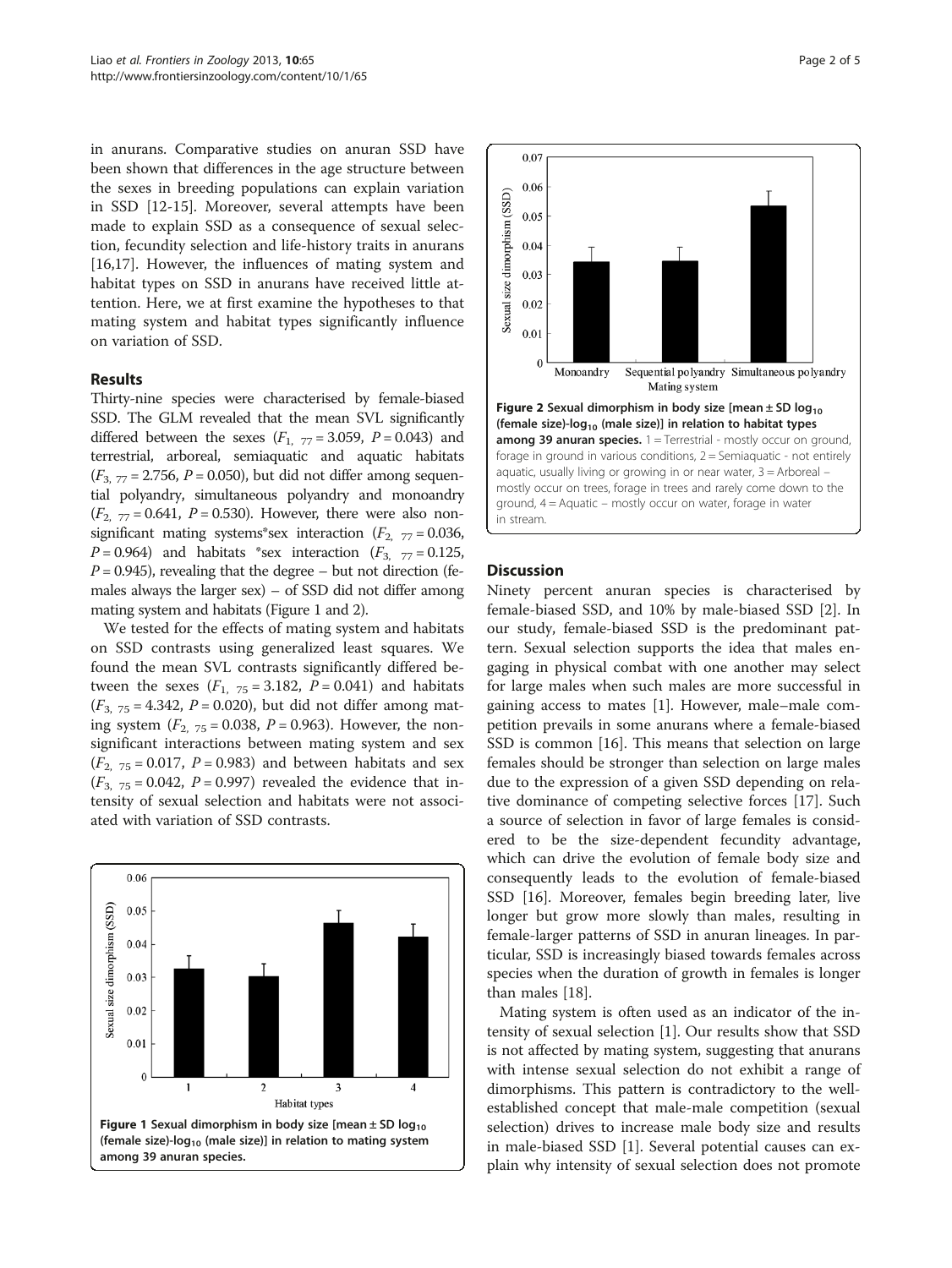evolution of SSD in anurans [\[1](#page-3-0),[11,15,19](#page-3-0)]. Firstly, mating success is positively correlated with male body size in some species, but not in others. Secondly, an advantage for small males relates to post-copulatory sexual selection through sperm competition. The idea is that small males have low chances of obtaining females through female choice or male–male competition, so they should instead disproportionately invest in mate search and sperm competition, where they are assumed to have relatively better chances. Thirdly, the occurrence of alternative mating tactics in anurans reduces the selection pressure on male body size. Consequently, small males may gain fitness by using alternative mating tactics. Finally, the extreme diversity of life-history traits and their plasticity may mask the potential contribution of malemale competition to body size evolution.

Mating system mediates SSD in birds, such that under polyandry, sexual selection on females results in a SSD pattern opposite to Rensch's rule while selection on males results in a SSD pattern consistent with Rensch's rule [\[20](#page-3-0)]. Evidence in support of this idea has been obtained from Rensch's rule is driven by a correlated evolutionary response in one sex to stronger size selection in the other sex. However, contrast to the hypothesis, we find that mating system in anurans cannot mediate SSD, such that sexual selection on males results in a SSD pattern inconsistent with Rensch's rule and it's reverse [[13](#page-3-0)]. The possible reason is that fecundity selection for large females balances out sexual selection on large males.

Anurans are a diverse group of vertebrates renowned for variable life-history traits, which include mainly terrestrial, arboreal, semiaquatic and aquatic habitats [[10](#page-3-0)]. For example, terrestrial species exhibit male combat, and males are as large or larger than females. For aquatic and arboreal species that exhibit female choice due to male mating calls, males are smaller than females. Consequently, terrestrial species should show larger variation in SSD than aquatic and arboreal species [\[10,21\]](#page-3-0). However, our results suggest that in anurans the regimes of natural selection imposed by habitat types alone may not have exerted a significant impact on body size in either of the sexes. This finding supports the assumption that males and females are ecologically or phenotypically equivalent which may provide an incomplete or even mistaken picture of the process of body size diversification [[22\]](#page-3-0). In conclusion, variation of SSD in anurans cannot be explained by mating system and habitat types. It is the result of a variety of selective forces, including sexual selection, fecundity selection, life-history and ecological factors.

In this study, methodological aspects give reason to view our results with caution. At first, the phylogenetic tree we present appears to be a simple dendrogram showing just branching pattern, i.e. its branch spans do not represent time or relative amount of character change. PGLM

methods make explicit use of information contained in branch lengths. However, we cannot obtain a tree with branch lengths, so we use GLM to test variation of SSD contrasts which may outcome potential problems and biases which may occur as a consequence of ignoring this information. At second, correlations across species should be regarded cautiously based on the fact that species' data points cannot be assumed to be statistically independent [[23,24\]](#page-3-0). However, comparisons across species still result in meaningful analyses unless they need a cluster of points that share an immediate common ancestor Harvey and Pagel [\[25](#page-3-0)].

# Materials and methods

We obtained sex-specific demographic and morphological data on mean size across 39 species and 18 genera from the literatures (Additional file [1:](#page-3-0) Table S1). We calculated the mean values for the population as algebraic means for each year, weighted by sample size. Mean values for species were obtained as algebraic means of population values regardless of the sample size in cases where data were available for different population [\[12](#page-3-0)]. Following the method proposed by Roberts and Byrne [\[26\]](#page-3-0), we used mating system as an imperfect surrogate of the intensity of sexual selection on a threepoint scale: 1 = sequential polyandry where two or more males simultaneously releasing sperm or sequentially releasing sperm in a time frame that allows for the occurrence of sperm competition;  $2 =$  simultaneous polyandry where a females mates with two or more males over the course of a breeding season by depositing part of a single clutch with each male or, multiple clutching;  $3 =$ monoandry where a females mates with one male over the course of a breeding season by depositing part of a single clutch. Habitat types were classified on a fourpoint scale: 1 = Terrestrial - mostly occur on ground, forage in ground in various conditions, 2 = Semiaquatic not entirely aquatic, usually living or growing in or near water, 3 = Arboreal – mostly occur on trees, forage in trees and rarely come down to the ground,  $4 =$  Aquatic – mostly occur on water, forage in water in stream. Following the methods by Lovich and Gibbons [\[27\]](#page-3-0), we calculated SSD as  $(log_{10}$  (female mean size)/ $log_{10}$  (male mean size)) - 1, arbitrarily set positive when females are larger and negative when males are larger. All animals used in this study were treated humanely and ethically following all applicable institutional Animal Care guidelines in China.

Comparative analyses of interspecific data may require phylogenetic control as closely related species share parts of their evolutionary history. Therefore, they cannot be considered independent data points for statistical analyses [\[24\]](#page-3-0). Phylogenetic analyses were based on generalized least squares, which is a powerful and comprehensive approach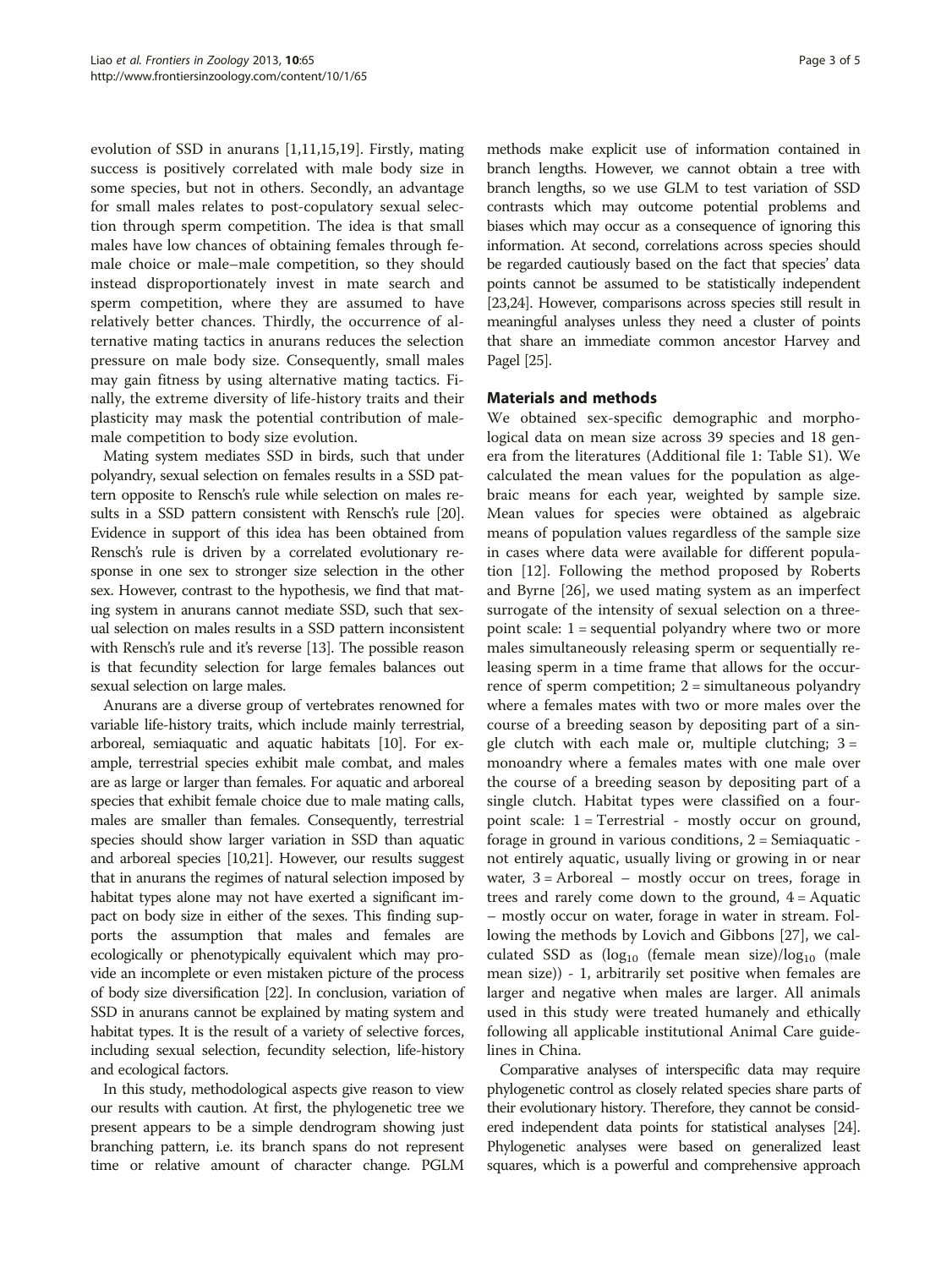<span id="page-3-0"></span>to the analysis of comparative data [28]. Generalized least squares is a modification of generalized linear models (GLMs) in which the phylogeny is used to specify the expected variance and covariance between species under an assumed. For our comparative analysis, we used an established phylogeny [29,30] (Additional file 2: Figure S1). We calculated mean size in both sexes for ancestral nodes as the algebraic mean of the two closest lower nodes [23]. Details of the general procedure for estimating the character values in the ancestors are presented in Felsenstein [24]. With 39 species at the tips of this reconstructed tree, 38 (39–1) body size of contrasts within each sex could be computed for pairs of nodes sharing an immediate common ancestor, and then re-scaled and analysed as suggested by Garland et al. [[31](#page-4-0)]. Correct standardization and homogeneity of variance of standardized contrasts were confirmed using the method proposed by Purvis and Rambaut [[32](#page-4-0)]. To conduct the effect of mating system and habitat types on variation in SSD, we conducted conventional nonphylogenetic GLMs separately on log (body size) as a dependent variable, habitats, mating system, sex and their interactions as fixed factors. We then used GLMs separately on log (body size) contrasts as a dependent variable, and mating system, habitats, sex and their interactions as fixed factors to test the effects of mating system and habitat types on SSD contrasts. All tests were conducted by using Type III sums of squares.

# Additional files

[Additional file 1: Table S1.](http://www.biomedcentral.com/content/supplementary/1742-9994-10-65-S1.doc) Species, sample size (females/males), mean body size in males and females of 39 species and references of published papers.

[Additional file 2: Figure S1.](http://www.biomedcentral.com/content/supplementary/1742-9994-10-65-S2.jpeg) The phylogenetic tree of the 39 anuran species used in the comparative analysis following Frost et al. (2006) and Pyron and Wiens (2011).

#### Competing interests

The authors have declared that no competing interests exist.

#### Authors' contributions

WBL and YZ carried out the analyses and drafted the manuscript. WBL and JDY designed the study. All the authors read and approved the final manuscript.

#### Acknowledgements

We are grateful to two anonymous referees for critical comments on an earlier draft of this manuscript. This work was supported by the National Natural Sciences Foundation of China (31101633), Sichuan Province Outstanding Youth Academic Technology Leaders Program (2013JQ0016) and Innovative Team Foundation of China West Normal University.

#### Author details

<sup>1</sup>Key Laboratory of Southwest China Wildlife Resources Conservation (Ministry of Education), China West Normal University, Nanchong, Sichuan 637009, China. <sup>2</sup>Colleges of Animal Science, Sichuan Agricultural University, Ya'an 625014, China. <sup>3</sup>China Three Gorges Corporation, Beijing 100038, China.

Received: 28 June 2013 Accepted: 1 November 2013 Published: 7 November 2013

#### References

- 1. Andersson MB: Sexual Selection. Princeton: Princeton University Press: 1994.
- 2. Shine R: Sexual selection and sexual dimorphism in the Amphibia. Copeia 1979, 1979:297–306.
- 3. Darwin C: The Descent of Man, and Selection in Relation to Sex. London: John Murray; 1871.
- 4. Fairbairn DJ, Preziosi RF: Sexual selection and the evolution of allometry for sexual size dimorphism in the water strider, Aquarius remigis. Am Nat 1994, 144:101–118.
- 5. Cox RM, Kelly SL, John-Adler HB: A comparative test of adaptive hypotheses for sexual size dimorphism in lizards. Evolution 2003, 57:1653–1669.
- 6. Shine R: Ecological causes for the evolution of sexual size dimorphism: a review of the evidence. Q Rev Biol 1989, 64:419–461.
- 7. Moore SL, Wilson K: Parasites as a viability cost of sexual selection in natural populations of mammals. Science 2002, 297:2015–2018.
- 8. Geist V, Bayer M: Sexual dimorphism in the Cervidae and its relation to habitat. J Zool 1988, 214:45-53.
- 9. Butler MA, Schoener TW, Losos JB: The relationship between sexual size dimorphism and habitat use in greater Antillean anolis lizards. Evolution 2000, 54:259–272.
- 10. Duellman WE, Trueb L: Biology of Amphibians. New York: McGraw-Hill; 1986.
- 11. Byrne PG, Roberts JD: Evolutionary causes and consequences of sequential polyandry in anuran amphibians. Biol Rev 2012, 87:209–228.
- 12. Monnet JM, Cherry MI: Sexual size dimorphism in anurans. Proc R Soc B 2002, 269:2301–2307.
- 13. Liao WB, Lu X: Age structure and body size of the Chuanxi tree toad Hyla annectans chuanxiensis from two different elevations (China). Zool Anz 2010, 248:255–263.
- 14. Liao WB, Zeng Y, Zhou CQ, Jehle R: Sexual size dimorphism in anurans fails to obey Rensch's rule. Front Zool 2013, 10:10.
- 15. Liao WB: Evolution of sexual size dimorphism in a frog obeys the inverse of Rensch's rule. Evol Biol 2013, 40:293–299.
- 16. Han X, Fu JZ: Does life history shape sexual size dimorphism in anurans? A comparative analysis. BMC Evol Biol 2013, 13:27.
- 17. Blanckenhorn WF: Behavioral causes and consequences of sexual size dimorphism. Ethology 2005, 111:977–1016.
- 18. Zhang LX, Lu X: Sexual size dimorphism in anurans: ontogenetic determination revealed by an across-species comparison. Evol Biol 2013, 40:84–91.
- 19. Hettyey A, Roberts JD: Sperm traits in the quacking frog (Crinia georgiana), a species with plastic alternative mating tactics. Beha Ecol Sociobiol 2007, 61:1303-1310.
- 20. Dale J, Dunn PO, Figuerola J, Lislevand T, Székely T, Whittingham LA: Sexual selection explains Rensch's rule of allometry for sexual size dimorphism. Proc R Soc B 2007, 274:2971–2979.
- 21. Tsuji H: Reproductive ecology and mating success of male Limnonectes kuhlii, a fanged frog from Taiwan. Herpetologica 2004, 60:155–167.
- 22. Butler MA, Sawyer SA, Losos JB: Sexual dimorphism and adaptive radiation in Anolis lizards. Nature 2007, 447:202–205.
- 23. Pagel MD: A method for the analysis of comparative data. J Theor Biol 1992, 156:431–442.
- 24. Felsenstein J: Phylogenies and the comparative method. Am Nat 1985, 125:1–15.
- 25. Harvey PH, Pagel MD: The Comparative Method in Evolutionary Biology. Oxford: Oxford University Press; 1991.
- 26. Roberts JD, Byrne PG: Polyandry, sperm competition and the evolution of anuran amphibians. Adv Stud Beha 2011, 43:1–53.
- 27. Lovich JE, Gibbons JW: A review of techniques for quantifying sexual size dimorphism. Grow, Devel Aging: GDA 1992, 56:269–281.
- 28. Martins EP, Hansen TF: Phylogenies and the comparative method: a general approach to incorporating phylogenetic information into the anlaysis of interspecific data. Am Nat 1997, 149:646–667.
- 29. Frost DR, Grant T, Faivovich J, Bain RH, Haas A, Haddad CFB, de Saì RO, Channing A, Wilkinson M, Donnellan SC, Raxworthy CJ, Campbell JA, Blotto BL, Moler P, Drewes RC, Nussbaum RA, Lynch JD, Green DM, Wheeler WC: The amphibian tree of life. Bull Am Mus Nat Hist 2006, 297:1–370.
- 30. Pyron RA, Wiens JJ: A large-scale phylogeny of Amphibia including over 2800 species, and a revised classification of extant frogs, salamanders, and caecilians. MPE 2011, 61:543–583.